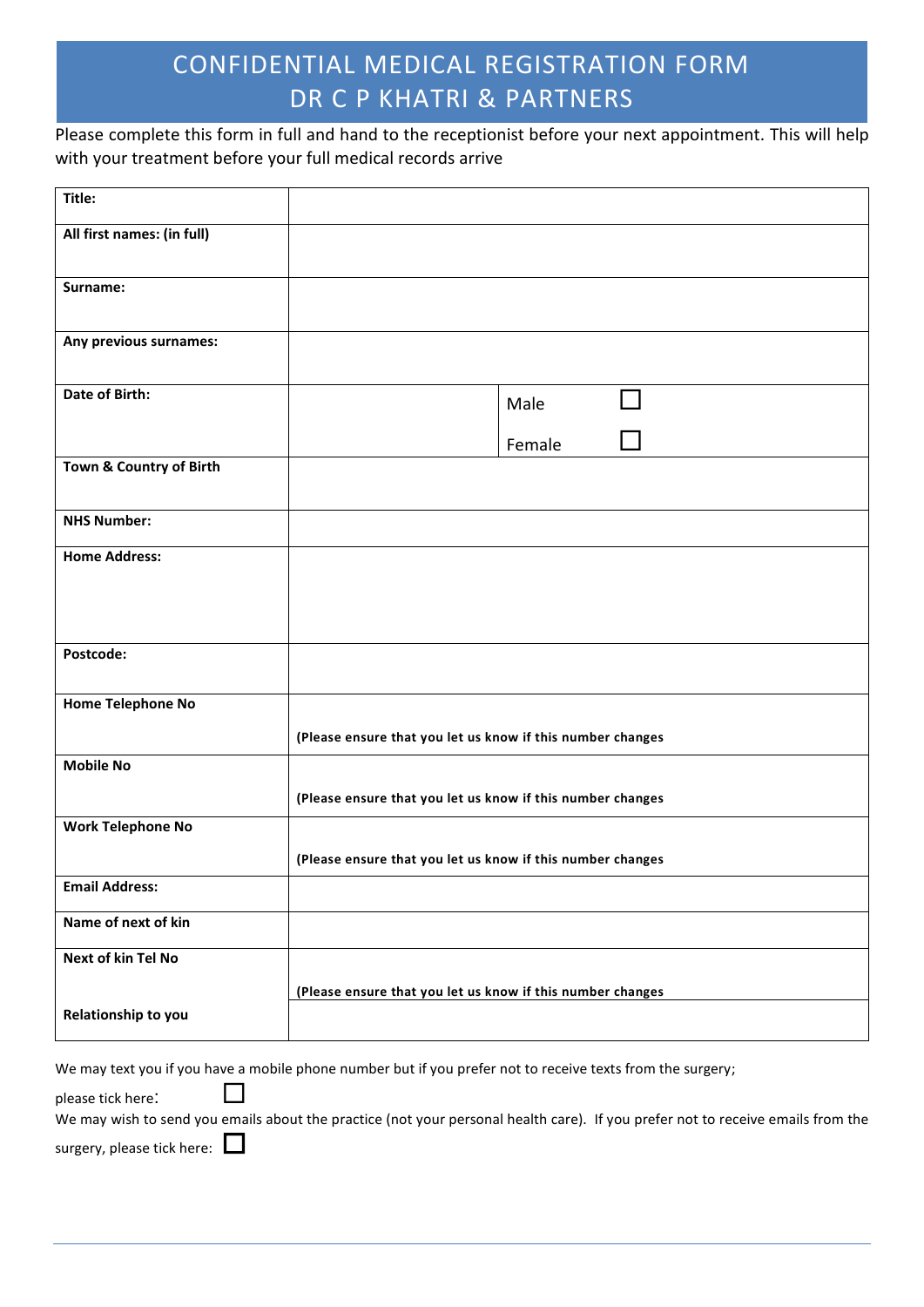### **Please help us trace your previous medical records by providing the following information**

| Your previous address in the UK:                | Postcode: |
|-------------------------------------------------|-----------|
| Name and address of previous<br>doctor/surgery: | Postcode: |

#### **If you are from abroad**

| - 117<br>Date you<br>$\sim$<br>a.<br>ι٣<br>.O<br>.<br>UN<br>--<br>$\sim$ |  |
|--------------------------------------------------------------------------|--|
|                                                                          |  |

### **Could you please describe your ethnic origin. Tick a box (one only please)**

|                                 |              |                        | $\checkmark$ |
|---------------------------------|--------------|------------------------|--------------|
|                                 | <b>Tick</b>  |                        | <b>Tick</b>  |
|                                 | Box          |                        | Box          |
|                                 | <b>Below</b> |                        | <b>Below</b> |
| <b>British or mixed British</b> |              | African                |              |
| Other White background          |              | Asian                  |              |
| Caribbean                       |              | Chinese                |              |
| Other mixed                     |              | Other black background |              |
| Other - please state            |              |                        |              |

**Signature of Patient: \_\_\_\_\_\_\_\_\_\_\_\_\_\_\_\_\_\_\_\_\_\_\_\_\_\_\_\_\_\_\_\_\_\_\_\_\_\_\_\_ Date: \_\_\_\_\_\_\_\_\_\_\_\_\_\_\_\_\_\_\_\_\_**

**Signature on behalf of Patient: \_\_\_\_\_\_\_\_\_\_\_\_\_\_\_\_\_\_\_\_\_\_\_\_\_\_\_\_\_\_\_\_ Date: \_\_\_\_\_\_\_\_\_\_\_\_\_\_\_\_\_\_\_\_\_**

**PLEASE RETURN THIS FORM TO RECEPTION**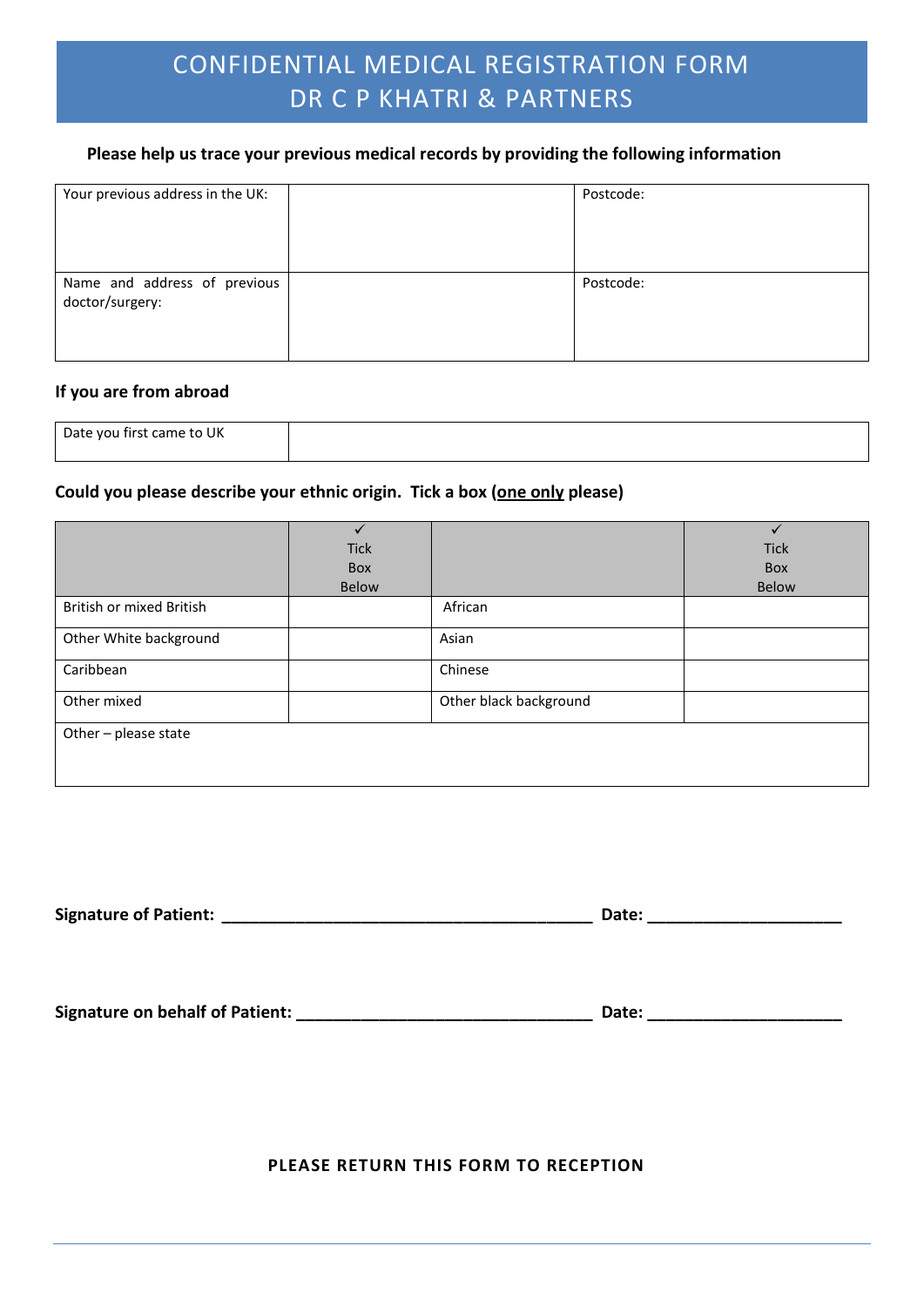## **CONFIDENTIAL LIFESTYLE QUESTIONNARE**

## Supplementary information to help us give you the best medical care

| Height:                                          |                                                                                                                                                                                                                                                                                                                                              |            | ft __________ins) OR (_________metres _______ | cms)                 |                     |                           |
|--------------------------------------------------|----------------------------------------------------------------------------------------------------------------------------------------------------------------------------------------------------------------------------------------------------------------------------------------------------------------------------------------------|------------|-----------------------------------------------|----------------------|---------------------|---------------------------|
| Weight                                           | stones                                                                                                                                                                                                                                                                                                                                       | .lbs) OR ( | kgs)                                          |                      |                     |                           |
| <b>Blood Pressure</b>                            |                                                                                                                                                                                                                                                                                                                                              |            |                                               |                      |                     |                           |
| <b>Medical</b><br>Personal<br>History.           | Have you ever suffered from any important medical illnesses, operations or admission to hospital?<br>If so please give details below:                                                                                                                                                                                                        |            |                                               |                      |                     |                           |
| <b>Smoking</b>                                   | Which of the following best describes your smoking habits?                                                                                                                                                                                                                                                                                   |            |                                               |                      |                     |                           |
|                                                  | Never smoked?                                                                                                                                                                                                                                                                                                                                |            |                                               |                      |                     |                           |
|                                                  | Ex-smoker                                                                                                                                                                                                                                                                                                                                    |            |                                               | When did you quit?   |                     |                           |
|                                                  | Smoker?                                                                                                                                                                                                                                                                                                                                      |            |                                               | How many a day?      |                     |                           |
| <b>Alcohol</b>                                   | <b>SCORE</b>                                                                                                                                                                                                                                                                                                                                 | 0          | $\mathbf{1}$                                  | $\overline{2}$       | $\overline{3}$      | 4                         |
|                                                  | How often do you<br>have a drink<br>containing alcohol?                                                                                                                                                                                                                                                                                      | Never      | Monthly or<br>less                            | 2-4 times a<br>month | 2-3 times a<br>week | 4 or more times<br>a week |
|                                                  | How many units of<br>alcohol do you drink<br>on a typical day<br>when you are<br>drinking?                                                                                                                                                                                                                                                   | 1 or 2     | 3 or 4                                        | 5 or 6               | 7 or 8              | 10 or more                |
|                                                  | How often do you<br>have 6 or more units<br>if female, or 8 or<br>more if male, in a<br>single occasion in the<br>last year?                                                                                                                                                                                                                 | Never      | Less than<br>monthly                          | Monthly              | Weekly              | Daily or almost<br>daily  |
|                                                  | A score of 5 or more suggests alcohol consumption is at a level of risk for dependency.                                                                                                                                                                                                                                                      |            |                                               |                      |                     |                           |
| <b>Allergies</b>                                 | Do you have any allergies? Please give details:                                                                                                                                                                                                                                                                                              |            |                                               |                      |                     |                           |
| <b>Disability</b>                                | Do you have any disabilities that we should be aware of?                                                                                                                                                                                                                                                                                     |            |                                               |                      |                     | Yes $\Box$ No $\Box$      |
|                                                  | If this disability affects your ability to access our services, please let us know and we will contact<br>Yes $\Box$ No $\Box$<br>you to discuss this. Would you like someone to contact you?                                                                                                                                                |            |                                               |                      |                     |                           |
| <b>Ensuring Accessible</b><br><b>Information</b> | Do you have any particular information or communication support needs?                                                                                                                                                                                                                                                                       |            |                                               |                      |                     | Yes $\Box$ No $\Box$      |
|                                                  | We may be able to offer you support in accessing our services by other means if this is helpful. For<br>example, by making appointments online rather than by telephone, by receiving emails or texts<br>rather than a phone call with information or reminders, by arranging for an interpreter. Please let<br>us know how we can help you. |            |                                               |                      |                     |                           |
|                                                  | Are you happy for us to include this information in your patient record, and to share with other<br>health professionals?                                                                                                                                                                                                                    |            |                                               |                      |                     | Yes $\Box$ No $\Box$      |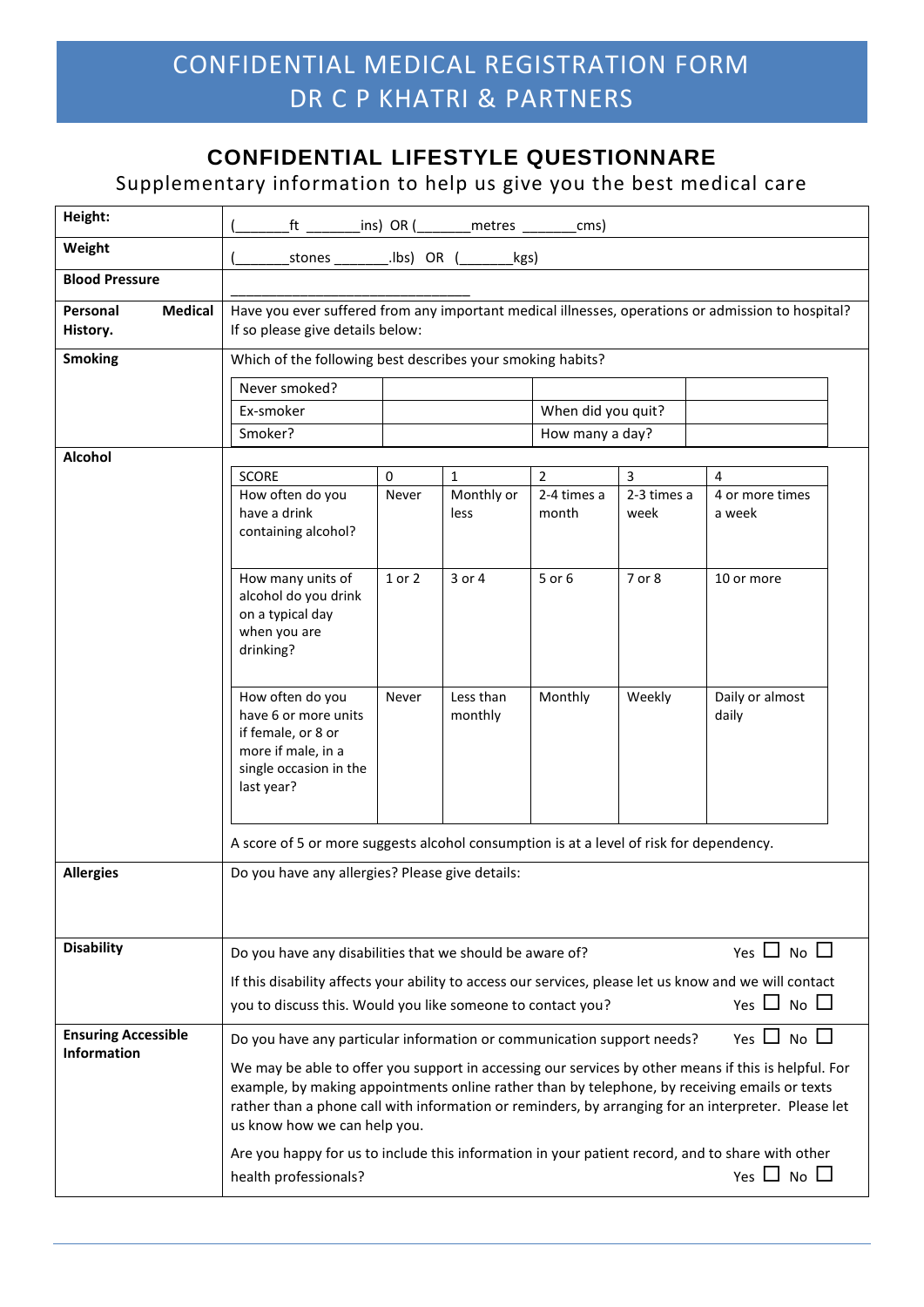| <b>CARER</b>                                                                                                                      |  |                      |  |  |
|-----------------------------------------------------------------------------------------------------------------------------------|--|----------------------|--|--|
| Are you a carer for an elderly and/or disabled person who could not cope without your help?                                       |  | Yes $\Box$ No $\Box$ |  |  |
|                                                                                                                                   |  |                      |  |  |
| (please give name and contact details plus details of relationship eg Mother, Father, Brother, Spouse, Child, Sister, Friend etc) |  |                      |  |  |
| Are you being cared for?                                                                                                          |  | Yes $\Box$ No $\Box$ |  |  |
|                                                                                                                                   |  |                      |  |  |
| (please give name and contact details plus details of relationship eg Mother, Father, Brother, Spouse, Child, Sister, Friend etc) |  |                      |  |  |

Are you happy for us to discuss your medical records with them?<br>  $Yes$  No  $\Box$  No

### **CARER**